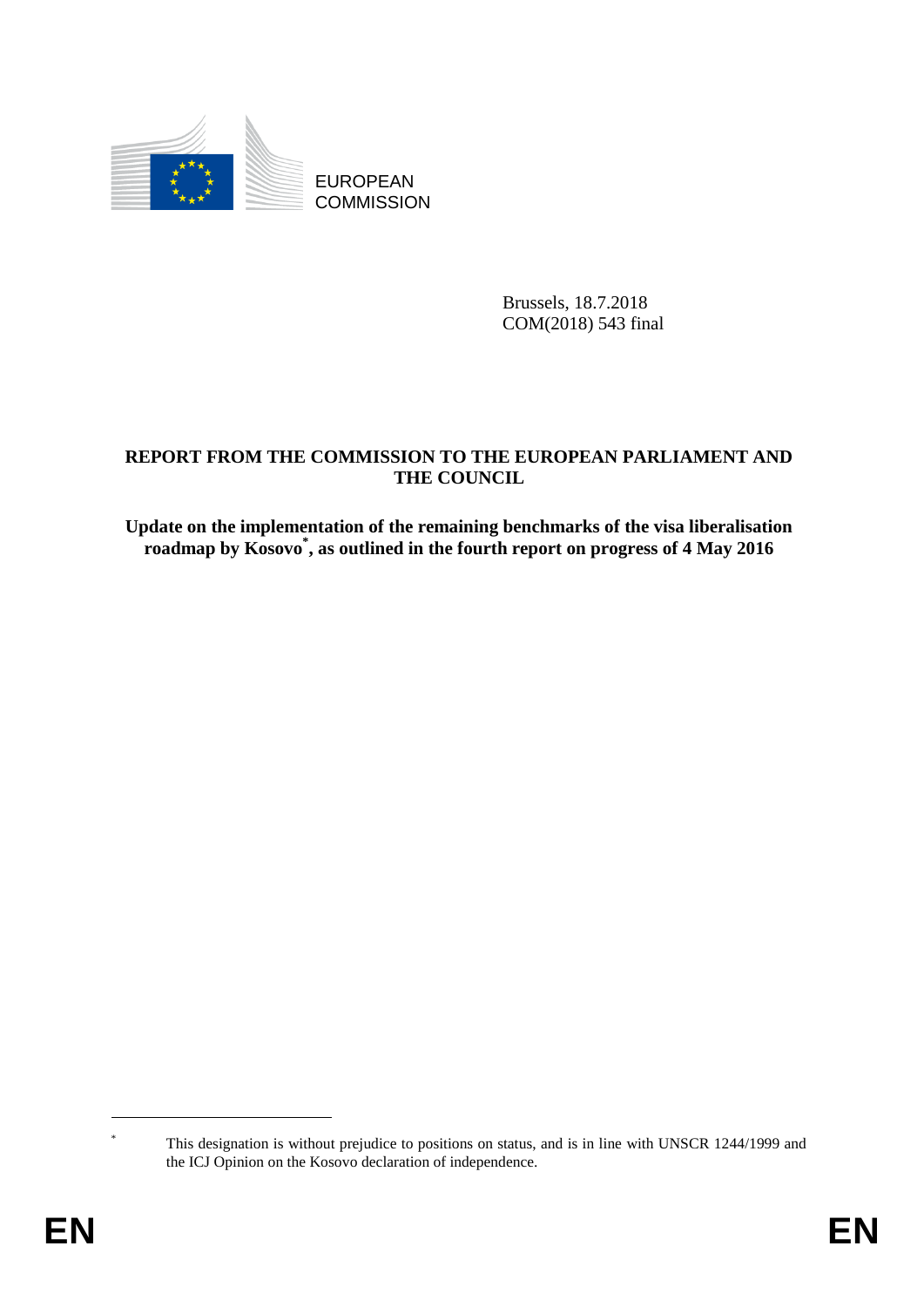#### **REPORT FROM THE COMMISSION TO THE EUROPEAN PARLIAMENT AND THE COUNCIL**

#### **Update on the implementation of the remaining benchmarks of the visa liberalisation roadmap by Kosovo\* , as outlined in the fourth report on progress of 4 May 2016**

#### **I. INTRODUCTION**

The European Commission launched a visa liberalisation dialogue with Kosovo on 19 January 2012, covering four main areas (Document Security; Border/Boundary and Migration Management; Public Order and Security; Fundamental Rights related to the Freedom of Movement). On 14 June 2012, the Commission presented to Kosovo a roadmap, which identified all the legislative and other measures which Kosovo needed to adopt and implement in the framework of the visa liberalisation dialogue. The Commission committed to propose visa-free travel for persons from Kosovo for short stays (i.e. up to 90 days in any 180-day period) in the European Union once Kosovo had met all the requirements and other measures set out in the visa liberalisation roadmap.

The Commission has adopted four reports on Kosovo's progress in the visa dialogue: the first one on 8 February 2013<sup>1</sup>, the second on 24 July 2014<sup>2</sup>; the third on 18 December 2015<sup>3</sup>, complemented by the fourth and final one adopted on  $4$  May  $2016<sup>4</sup>$ . These reports contained an assessment of progress by Kosovo in fulfilling the 95 benchmarks of the visa roadmap, recommendations addressed to Kosovo and an assessment of the potential migratory and security impacts of visa liberalisation.

**On 4 May 2016, the European Commission proposed to the Council of the European Union and the European Parliament to lift the visa requirements for the people of Kosovo by transferring Kosovo to the visa-free list for short-stays in the Schengen area<sup>5</sup>** . In the proposal, the Commission confirmed that Kosovo had met all the requirements of its visa liberalisation roadmap, on the understanding that by the day of adoption of the proposal by Parliament and Council, Kosovo would have ratified the border demarcation agreement with Montenegro and strengthened its track record in the fight against organised crime and corruption, the two final benchmarks.

After the ratification of the border demarcation agreement with Montenegro by the Kosovo Assembly on 21 March 2018, a technical mission took place from 3 to 4 May 2018 to Kosovo to assess progress on the benchmarks, including on the track record benchmark on high level organised crime and corruption cases. Meetings were held with the Prime Minister, Minister of Justice, Minister of European Integration and Minister of Internal Affairs, as well as the main actors in the field of rule of law, including the Prosecutorial Council, the Judicial Council and the Kosovo Police. The Commission also inquired on measures that Kosovo authorities are taking to mitigate migratory and security threats. The findings of the technical

1

<sup>\*</sup> This designation is without prejudice to positions on status, and is in line with UNSCR 1244/1999 and the ICJ Opinion on the Kosovo declaration of independence.

 $\frac{1}{2}$  COM (2013) 66 final.

<sup>&</sup>lt;sup>2</sup> COM(2014) 488 final.

 $\frac{3}{4}$  COM(2015) 906 final, accompanied by SWD(2015) 706 final.

 $^{4}$  COM(2016) 276 final.

<sup>5</sup> COM (2016) 277 final.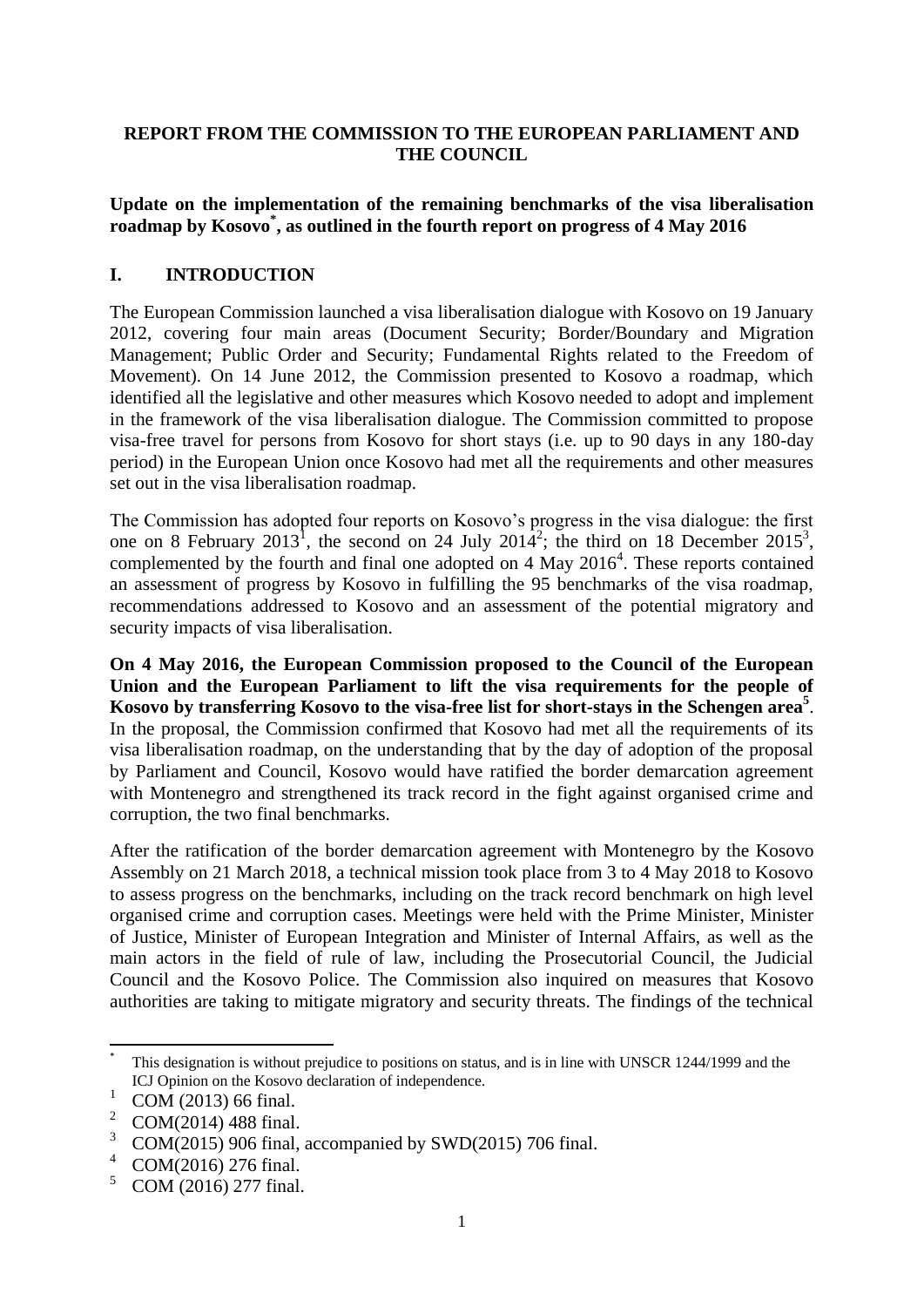mission, as well as detailed field work and follow-up exchanges with the Kosovo authorities, form the basis of this assessment.

Since the adoption of the Fourth progress report in May 2016, Kosovo has continuously worked to strengthen its commitments under the four areas of the Visa Liberalisation Roadmap on Document Security; Border/Boundary and Migration Management; Public Order and Security; Fundamental Rights related to the Freedom of Movement. By improving its legal framework, Kosovo has continued to ensure a high level of integrity and security of personal data. The Ministry of Internal Affairs continues to issue machine-readable biometric personal travel documents in line with International Civil Aviation Organisation standards and EU standards for security features and biometrics in travel documents. As already indicated in the 2018 Kosovo annual report<sup>6</sup>, Kosovo has aligned further its borders/boundery legislative framework with the EU *acquis*. The 2013-2018 Strategy and Action Plan on Integrated Border Management (IBM) are aligned with the 2006 EU concept on IBM. In July 2017, a revised and re-evaluated IBM action plan has been approved. The Joint Intelligence, Risk and Threat Analysis Unit in the National Center for Border Management drafts monthly riskassessments which identify threats encountered in all operating regions as well as highlight the necessary actions to be undertaken in alleviating the threats. Kosovo has also aligned its asylum and migration legislation with the EU *acquis* and has made significant further progress in improving the cooperation with Member States on readmission and return. Law enforcement authorities continue their specialisation to address organised crime, trafficking in human beings, drugs and terrorism. Police forces are well trained and have the capacity for combating organised crime, including through specialised units. Kosovo's legal framework is in line with the EU *acquis* and international instruments on anti-terrorism, including as regards legislation criminalising the phenomenon of foreign terrorist fighters. Kosovo has stepped up its efforts to fight terrorism, including through measures to prevent violent extremism and domestic terrorist fighters joining conflicts abroad. A successful example in this regard can be seen through the arrest of several persons suspected of terrorism where Kosovo authorities cooperated with law enforcement authorities from Albania and the former Yugoslav Republic of Macedonia. Successful examples of law enforcement cooperation have also been carried out in the area of organised crime, including with several Member States and Europol. For example, law enforcement authorities worked together on 21 March 2018 to arrest migrant smugglers operating in the Western Balkans. Slovenia, Kosovo, the European Union Rule of Law Mission in Kosovo (EULEX) and Europol arrested the individuals as part of a cross-border operation to dismantle an organised crime group based in the area.

## **With this update to the fourth report on progress the Commission confirms that all benchmarks as set out in the Visa Liberalisation Roadmap are fulfilled.**

# **II. STATE OF PLAY OF THE FINAL BENCHMARKS**

## **1. Border demarcation agreement with Montenegro**

On 21 March 2018*,* following more than two years of domestic political discussions*,* the Kosovo Assembly ratified the Border Demarcation Agreement (BDA) which had been signed with Montenegro in August 2015, thereby fulfilling one of the two outstanding benchmarks for visa liberalisation. **The ratification was an important breakthrough, as highlighted in the 2018 Kosovo report.** 

**.** 

<sup>6</sup> SWD (2018) 156 final.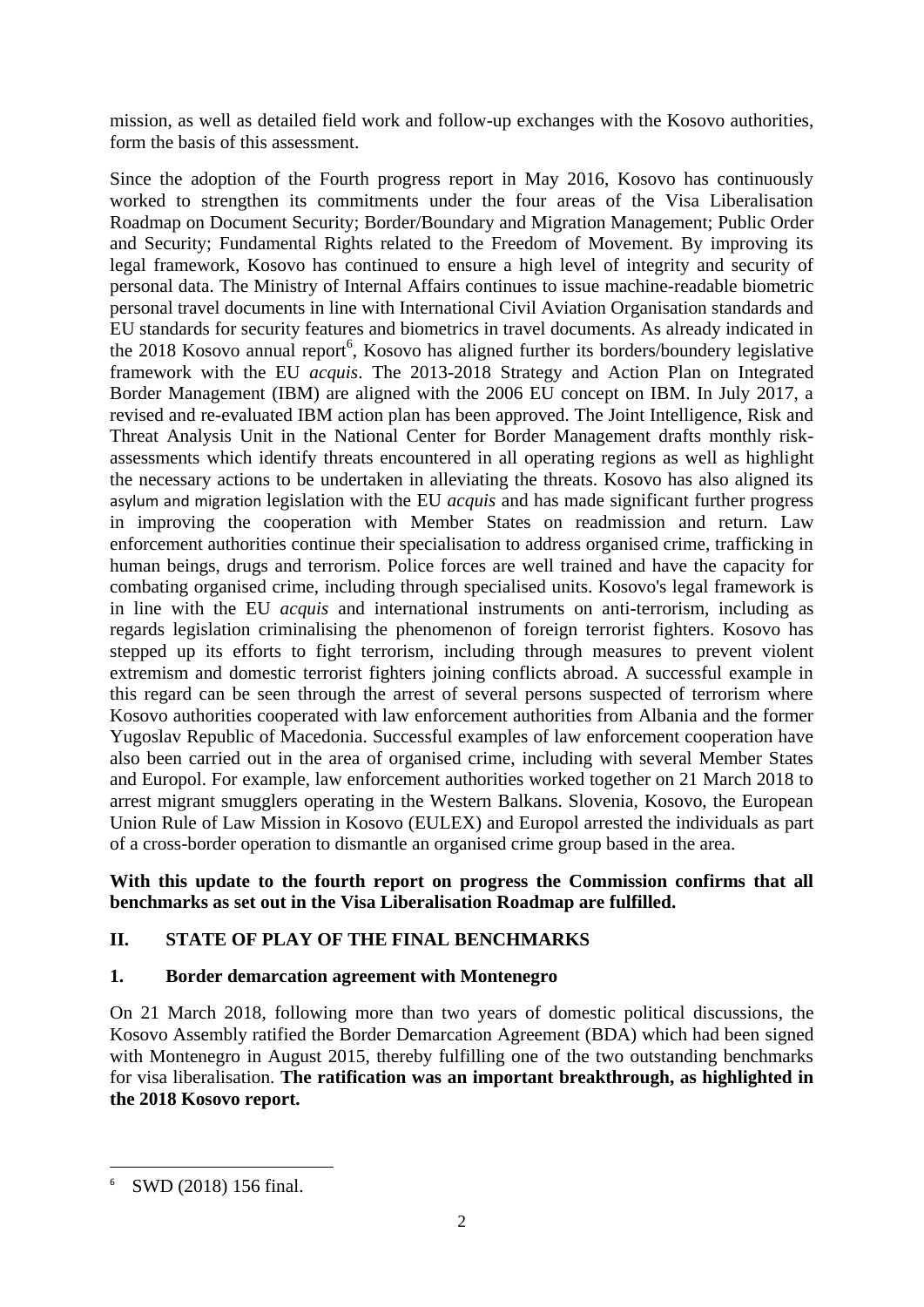# **2. Progress on the track record benchmark in the fight against high level corruption and organised crime**

The last remaining benchmark of the visa liberalisation roadmap calls on Kosovo to strengthen its track record of investigations and final court rulings in cases concerning organised crime and corruption. Kosovo has put in place a robust legal and operational framework to combat corruption and organised crime and tackle migratory and security risks. This has been confirmed across the Commission's annual reports – while outlining that challenges remain - most recently in the 2018 Kosovo report<sup>7</sup>. The progress on the targeted high-level cases in the track record offers a snapshot of the overall progress of the anticorruption framework in Kosovo, and offers insights in how the authorities tackle high-level organised crime and corruption.

# *2.1 Set-up and development of the track record*

The Kosovo authorities undertook substantial preparatory steps in order to meet the criteria of this benchmark.

**First, a set of criteria has been developed to guide the selection of relevant cases to be included in the track record**. These criteria, defined in the "Standard Operating Procedures (SOPs) on the selection of targets of serious crimes and interinstitutional Cooperation", were adopted on 18 July 2014 by the Kosovo Prosecutorial Council. The SOPs specify criteria which a case has to meet to be added to the track record, such as: serious nature of the offence and the value of the damage caused, organisational level of a criminal group involved, need for coordination of investigative actions, need to manage resources during investigation, etc. (Art. 2 of the SOP). This enables the track record to focus only on those cases deemed most serious and relevant. Moreover, on the basis of the Kosovo Judicial Council (KJC) decision of 30 December 2015, the selected cases concerning corruption and organised crime shall also be given an absolute priority in courts. Court presidents were obliged to swiftly assign such cases to case judges, who should immediately act upon them. Court presidents were also obligated to report to the KJC on a monthly basis on the progress in these cases.

In addition, **a multidisciplinary team was established to effectively co-ordinate the handling of the selected targeted cases**. The team includes members from the prosecution, judiciary, police, customs, tax authorities, Financial Intelligence Unit, Agency for Administration of Sequestrated and Confiscated Assets, correctional service. The Head of the Special Prosecution Office of Kosovo (SPRK) is the team coordinator.

For the purposes of measuring progress on this outstanding requirement, in 2015 **Kosovo established an advanced IT tracking mechanism**, which enables the co-ordination and monitoring of the selected corruption and organised crime cases at all stages of criminal proceedings. This sophisticated IT management system, to which all members of the multidisciplinary team have real time access, obliges all participants in the procedure, ranging from police to prosecutors and judges, to fill in information related to the stage of the proceedings they are involved in.

# *2.2 Progress on the track record*

The assessment of the track record on high-level corruption and organised crime cases benchmark is focused on the selected targeted cases contained in the track record. Progress is

**.** 

<sup>&</sup>lt;sup>7</sup> SWD (2018) 156 final.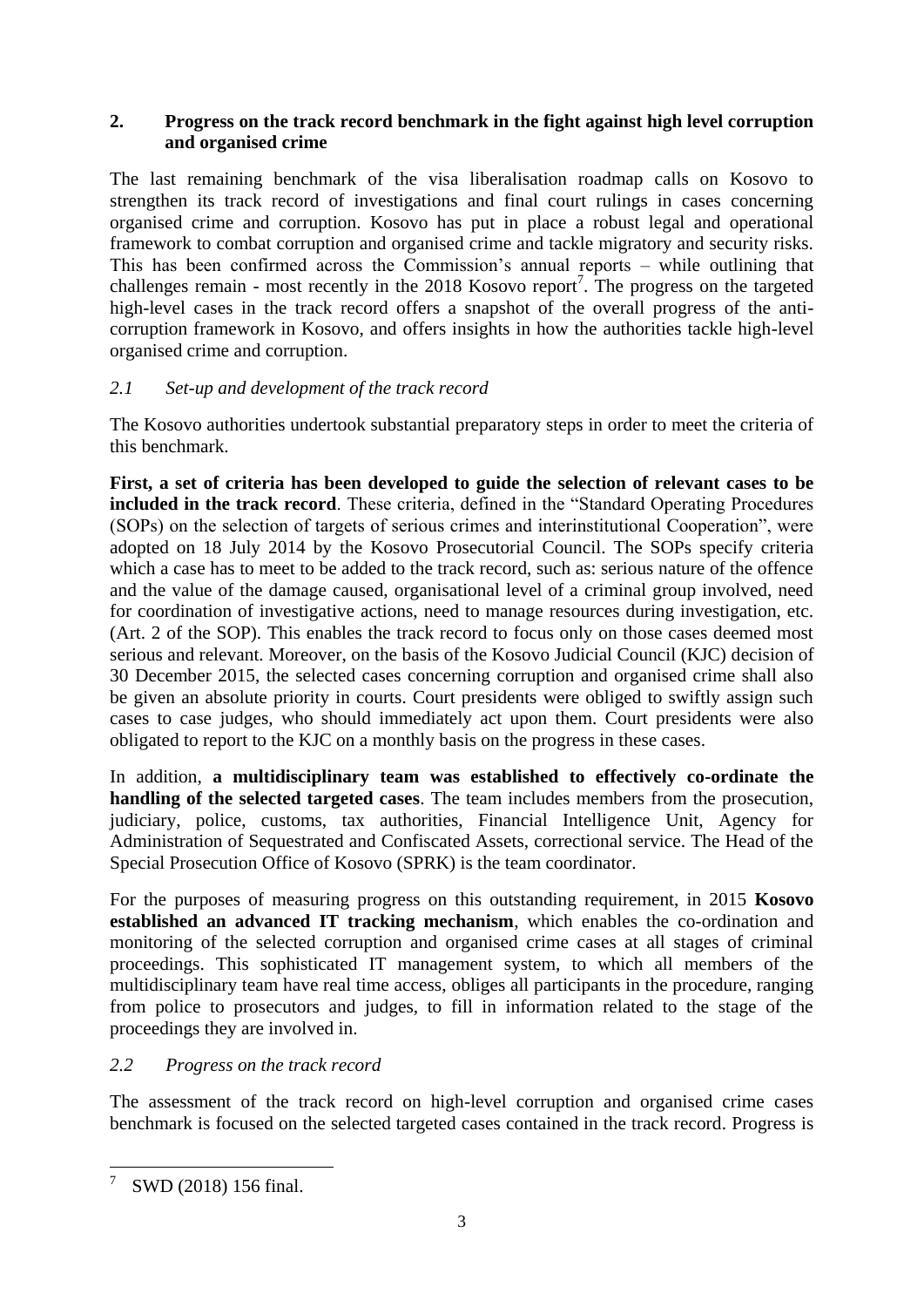measured in terms of numbers of cases advancing throughout the chain of criminal procedure (investigation – prosecution – first instance court – second instance court – final judgment). The progress is also evidenced by the value of assets preliminary and finally confiscated, further demonstrating Kosovo's determination in tackling the financial aspects of serious crime.

Initially, in **May 2016**, the multidisciplinary team targeted **31 cases.** Based on the SOPs as outlined above, additional cases have been added to come to a total of **42 as of 6 June 2018**. As such, the authorities have made progress on identifying, investigating and prosecuting additional cases of high-level corruption and organised crime within the clear boundaries as set-out by the multidisciplinary team.

**Out of 42 cases, indictments have been filed in 33** cases, investigations are ongoing in 5 cases and 4 cases have been dismissed at the pre-trial phase. Out of the 33 cases, **23** cases target corruption **(with 145 accused persons)**, and **10** cases tackle organised crime **(with 151 accused persons)**. Overall, the targeted cases involve high-profile defendants. Among the indictees there are for instance: two Ministers, the Head of the Procurement Review Body, three Secretary Generals of ministries, four mayors, a former President of the Constitutional Court, one Member of Parliament, one Court President and one Serious Crimes Department Prosecutor. **The total value of sequestrated assets (i.e. assets that have been temporarily but not finally confiscated) is valued at €13,249,470.** 

Out of the 42 cases, 12 have been finalised, all targeting corruption. As depicted in Figure 1, 4 cases have been dismissed during the pre-trial phase. **8 cases received a final court ruling, out of which 5 cases ended in convictions and 3 cases ended in acquittals.** 

**In the 5 cases with final convictions, 9 persons have been convicted** after all appeal procedures have been exhausted. Among the convicted are a prosecutor, a mayor, a public defendant of a municipality and a former President of the Constitutional Court/University rector. So far there are no final confiscations to report.

At the moment 30 cases targeting 268 defendants are ongoing at different stages: 5 are at the investigative phase, 15 cases are ongoing in first instance, 7 cases have received a first instance decision and are awaiting appeal and 3 have received a second instance decision and are awaiting decisions by the Supreme Court.

Based on the data available, on average, the authorities issue indictments after 18.5 months of investigations for cases included in the track record. First instance verdicts are typically reached after 16 months, while second and third instance verdicts (where applicable) come after 7 and 10 months respectively. For closed cases, it takes on average 33.3 months to come to a final decision. **Without prejudice to the complex build-up of the investigations and the need to respect the judicial safeguards, and while each case has its own complex merits, steady progress can be observed in terms of cases moving through the "chain of justice"** (i.e. investigation – prosecution – adjudication – execution of sanctions), although the pace can be further improved.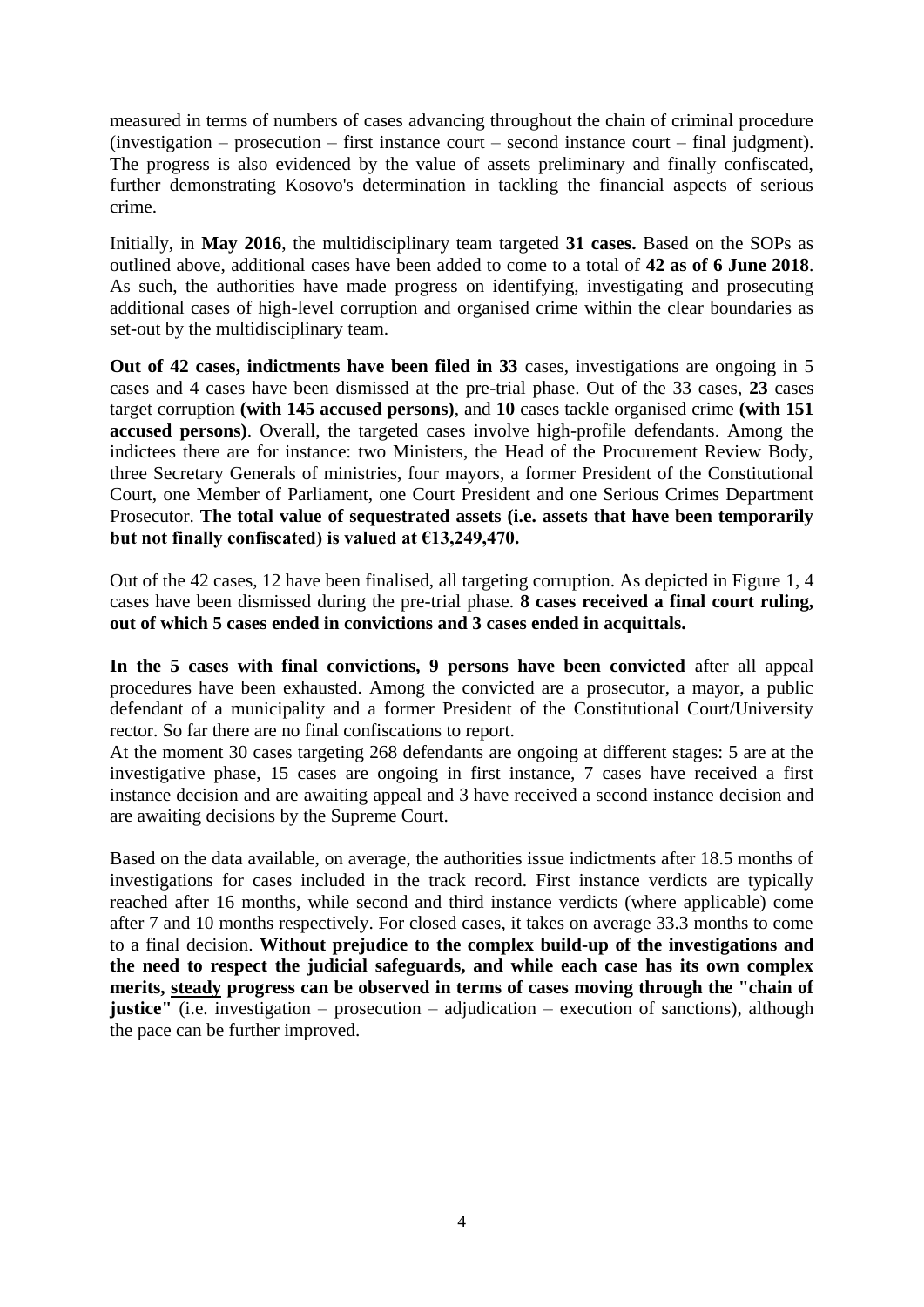*Figure 1: Overview of the cases in the track record in their various stages along the chain of justice* 



*2.3 Assessment of the track record*

Based on the work undertaken by the Kosovo authorities, both regarding the institutional and administrative set-up of the IT tracking mechanism and the multidisciplinary coordinating team, as well as regarding the progress of the various cases along the chain of justice, a steady progress can be observed. The authorities have set-up a sophisticated IT system together with clear procedures and practices. The targeted cases have progressed forward with respect for judicial independence and due process, leading to a number of final convictions and an increased amount of indictments and persons prosecuted. The amount of assets preliminary confiscated has continued to increase throughout the process.

While there remains room for continuous improvement, to which Kosovo has committed itself, **the Commission can now confirm that the authorities have established and strengthened the track record of investigations and final court rulings in cases concerning organised crime and corruption, thus meeting the benchmark.**

## **III. BROADER RULE OF LAW CONTEXT**

While Kosovo has delivered results under the track record, it is important to place these in a broader context. Kosovo has established a robust legal, institutional and judicial framework in the fight against organised crime and corruption, even if challenges remain. Moreover, Kosovo is equally undergoing a complex legislative reform process which will facilitate the work of authorities engaged in fighting against organised crime and corruption and lead to improved results.

Besides the cases included in the track record system, many other corruption and organised crime cases are dealt with by the Kosovo authorities. These include cases formerly prosecuted and adjudicated by EULEX. Due to the withdrawal of the mission from its executive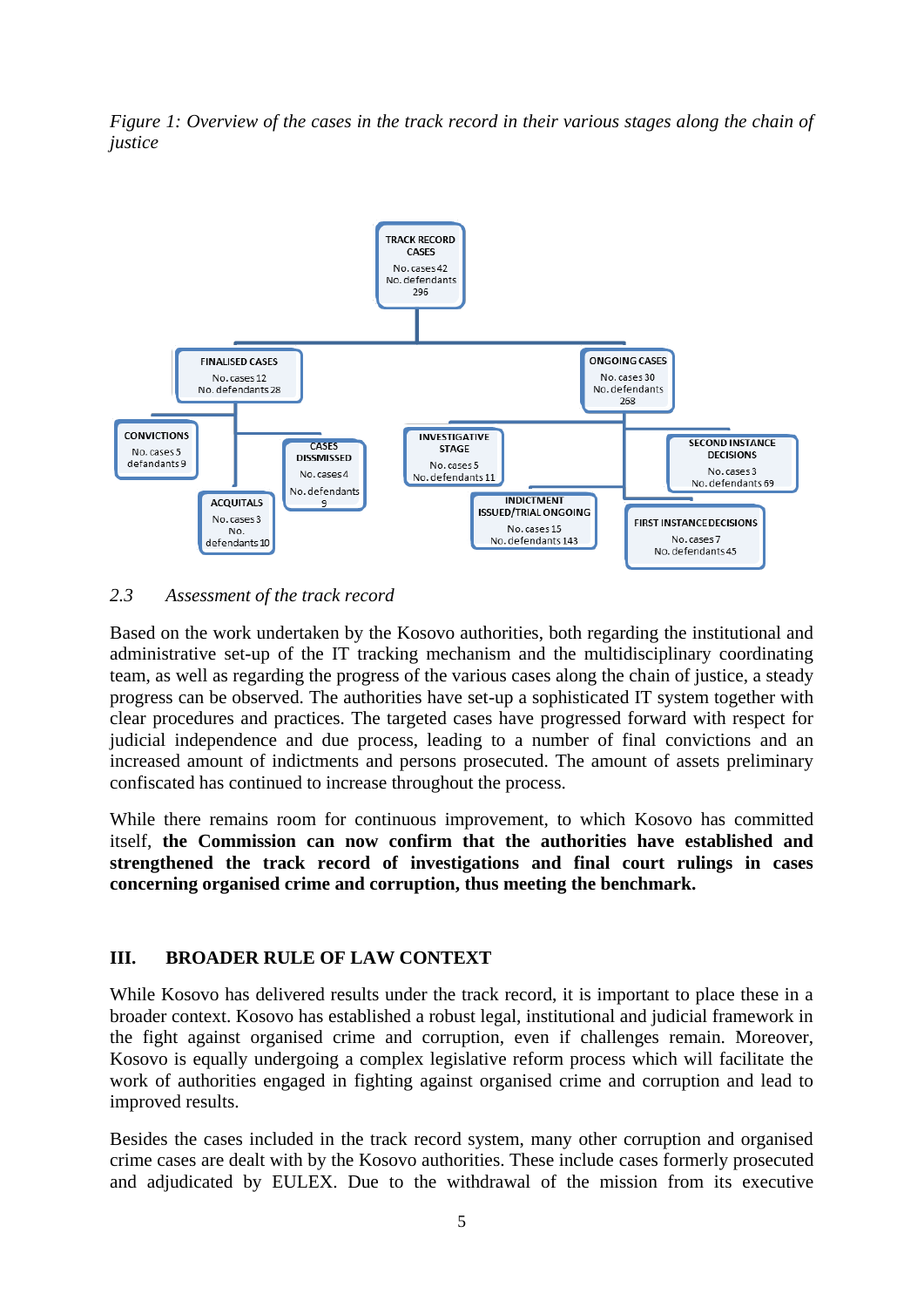functions, cases which could not have been completed within the current mandate are gradually in the process of being transferred to the local judiciary. This process is still ongoing. There are 45 transferred cases in the areas of corruption and organised crime. The new mandate of EULEX includes monitoring cases transferred to the local authorities. The EU will thus have mandate and resources to closely and robustly monitor the progress, alongside regular updates by the local authorities.

#### *Legislative developments*

Kosovo has already adopted several important laws and several other laws are under preparation. These aim at further reinforcement of the legal framework to fight corruption and organized crime. In this regard, on 30 March 2018, two crucial laws were adopted by the Assembly:

- **Law on Prevention of Conflict of Interest in the Discharge of a Public Function**, which clearly defines the roles and permitted activities of public officials in order to avoid abuse of office and conflict of interest. It aims at ensuring transparency and regularity of processes in public administration which were highly vulnerable to corruption in the past, and
- **The Law on State Prosecutor**, which allows for additional and merit-based recruitment of new prosecutors to the Special Prosecution Office of Kosovo, responsible for prosecuting the most high-level cases of organised crime and corruption. Increasing the number of highly motivated prosecutors shall significantly improve the work of this institution, which has so far been under-staffed. Vacancies for the first round of additional prosecutors to be recruited, have been published.

#### **Some key pieces of legislation are currently at an advanced stage of preparation in the government or already under discussion at the Assembly. They include primarily:**

- The revised **Criminal Code** (CC), which was approved by the government in April 2018 and is now being discussed in the Assembly, and the revised **Criminal Procedure Code** (CPC), which is under preparation. Both revised codes will contain important changes, including extended time limits of investigations and expanded provisions on confiscation and provisions to respectively suspend (CPC) and remove (CC) public officials indicted and convicted of corruption. The latter is a key requirement of the European Reform Agenda, a list of priority reforms that Kosovo committed to undertake to advance the implementation of its Stabilisation and Association Agreement with the EU;
- The Kosovo government has also taken forward a further package of laws on anticorruption**,** which consists of four key pieces of draft legislation: the Draft Law on Anti-Corruption Agency, the Draft Law on Declaration of Assets. The Draft Law on Extended Powers of Confiscation will be fully based on the applicable EU Directive and will aim at giving to prosecutors a robust and effective tool to deprive criminals of illicit wealth. The Draft Law on Whistle-blowers puts in place concrete mechanisms designed to protect whistle-blowers both in the public and private sector, thereby supporting the fight against corruption. Both the Draft Law on Whistle-blowers and the Draft Law on Extended Powers of Confiscation were approved by the government and sent to the Assembly on 12 June 2018. The work on the two remaining draft laws is ongoing.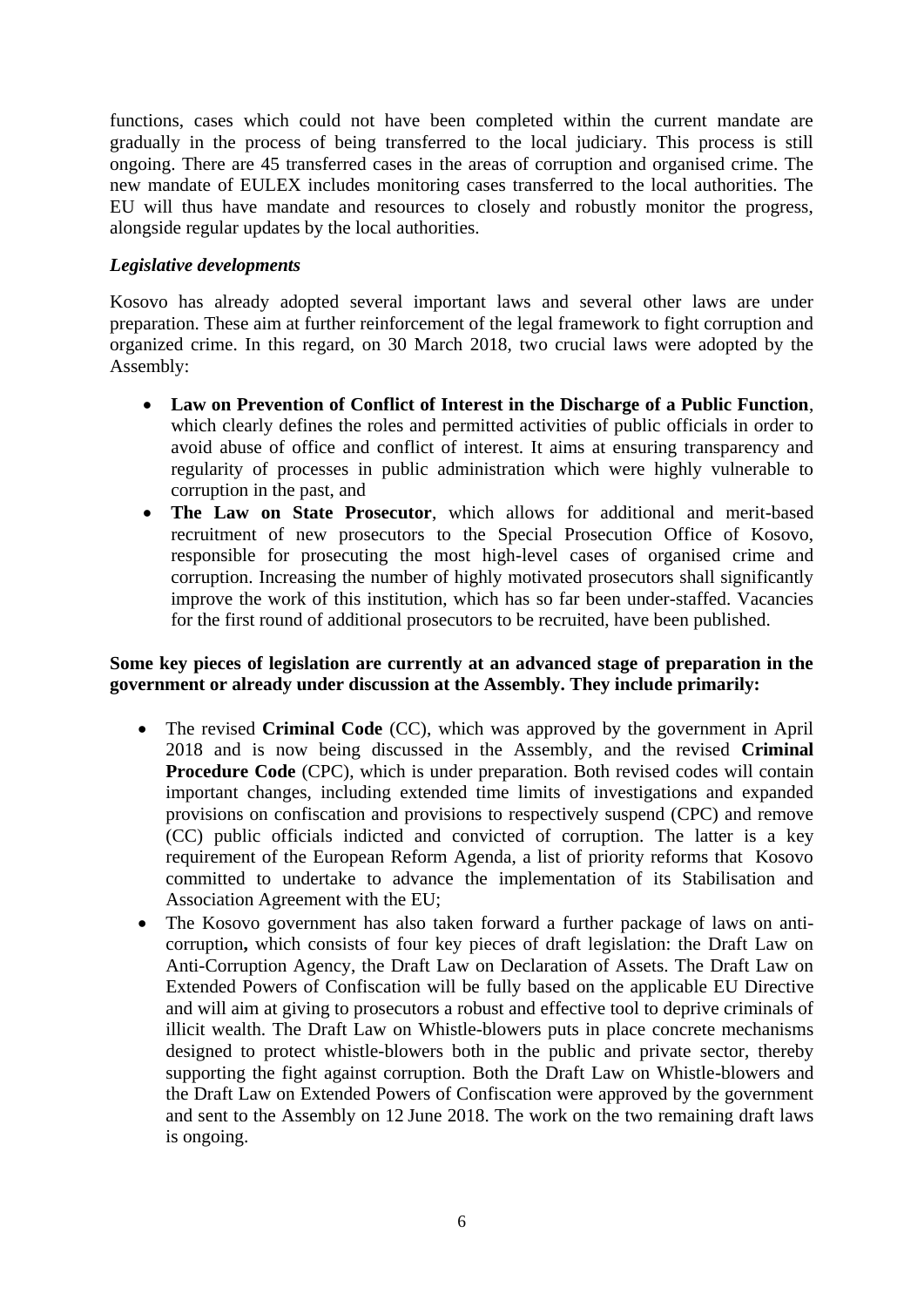In March 2018, the government adopted the **new comprehensive Strategy and Action Plan on Anti-Corruption 2018-2020.** 

In the course of 2017, **Kosovo Serb judges, prosecutors and their support staff** across Kosovo were integrated under the unified Kosovo Judicial system, as per the EU-facilitated 2015 Justice Agreement. This achievement will allow for a positive impact on the consistent application of the law throughout Kosovo.

## **IV. ASSESSMENT OF BROADER MIGRATORY AND SECURITY RISKS**

An underlying condition of the visa liberalisation process is ensuring a well-managed and stable migration and security environment.

# *Migration situation*

As regards the migration situation, Kosovo has remained so far outside of the main migratory flows along the Western Balkan route. It has been observed that a small number of migrants from the former Yugoslav Republic of Macedonia and Albania continue their journey via Kosovo, followed by entry to Serbia in the area of Novi Pazar. Additionally, Iranian citizens have entered in the Western Balkans in noticeable numbers, generally coming visa free from Serbia where they arrive by air.

The **number of asylum seekers which come to Kosovo remains stable and low**, although it increased slightly between January and May 2018 (with 86 cases registered, which include 36 cases of Turkish citizens with regular permits who have requested asylum in Kosovo). Most migrants use Kosovo for short stopovers before embarking further on their journeys, possibly with the help of smuggling networks.

The number of asylum requests in Kosovo fell from 307 in 2016 to 147 in 2017. Most of the asylum requests are suspended as the asylum applicants disappear without completing the procedure. In 2017, 2 applicants received subsidiary protection. Based on nationality: the biggest number of asylum seekers is from Afghanistan (44 persons or 35.8%); followed by Syria (23 persons or 18.7%), Libya (16 persons or 13%), Algeria (14 persons or 11.4%), Pakistan (11 persons or 8.9%) and other countries of origin (15 persons or 12.2%).

In the area of migration management, **the legal framework in Kosovo is generally in line**  with the EU legislation. The legal framework in this area include the Law on Readmission, Law on Citizenship, Law on Foreigners, Law on Preventing and Combating Human Trafficking and Protecting the Victims of Trafficking, and Law on Asylum, and the secondary legislation deriving from these laws (*see Annex 1 for further information).* In order to address migratory risks, Kosovo should further align its visa policy with the EU acquis.

Kosovo has also established the Government Authority on Migration, as an inter-institutional cooperation body that is responsible for monitoring of migration flows and provides evidence based policy recommendations to relevant institutions and decision makers on migration management. This body has so far drafted 5 migration profiles, and is currently drafting Migration Profile Light with data from 2017 as well as the Extended Migration Profile that will additionally serve as a key document for drafting the Strategy on Migration 2019-2024.

The 2018 Kosovo Report acknowledges that progress was made in managing regular and irregular migration. In 2018, Kosovo has amended and adopted its legal framework on migration, such as the Law on Asylum, Law on Foreigners, and the Law on amending the Law on State Border Control and Surveillance, in line with recently amended EU Directives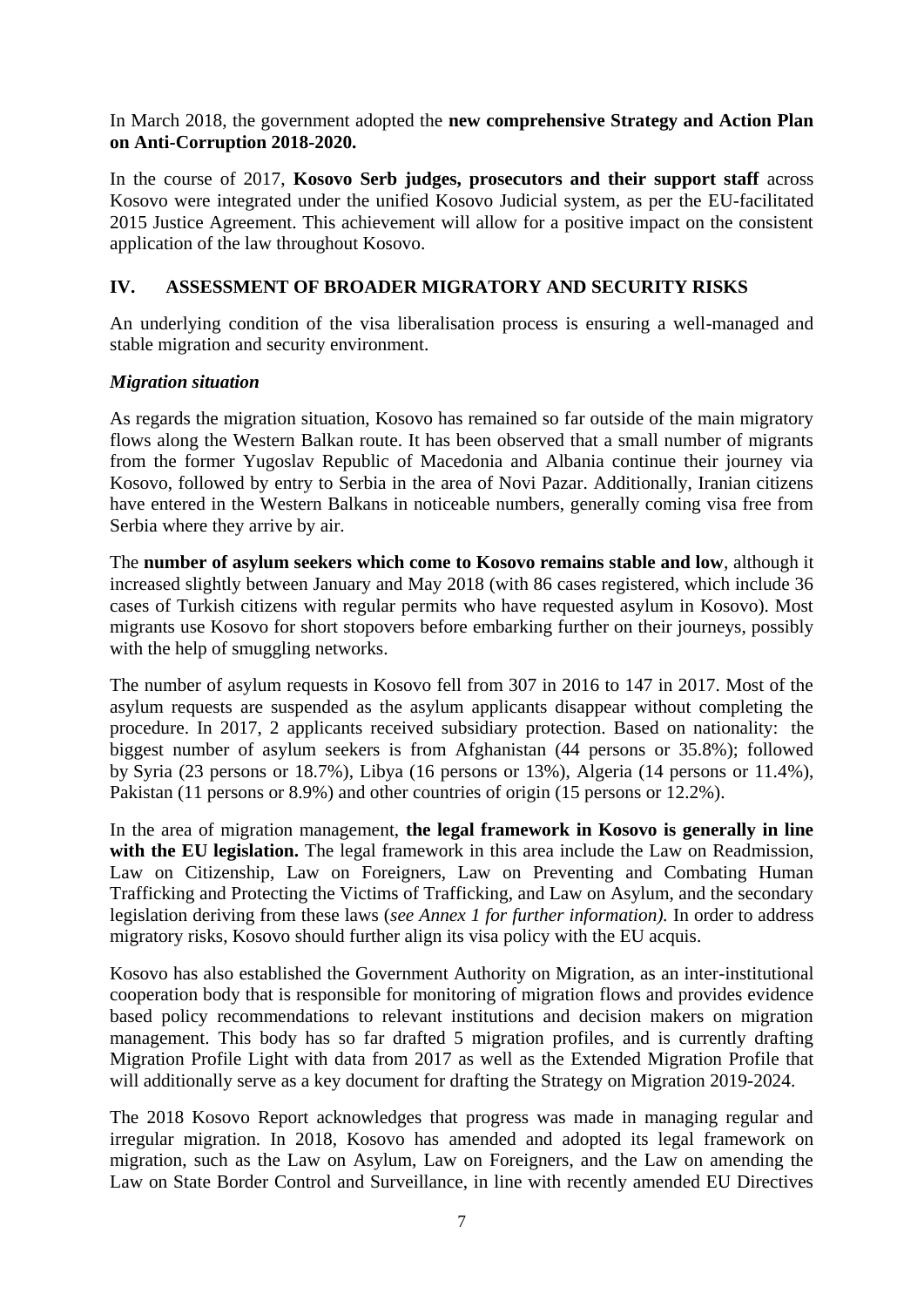in the field of Asylum, Migration and the Schengen Borders Code. Taken together, the three laws ensure further EU *acquis* alignment, and strengthen migration management in Kosovo. (*see Annex 1 for further information)*.

Moreover, Kosovo institutions have undertaken necessary preparations in case migration routes would change. As a result, a Contingency Plan for the Management of Potential Refugee and Migrant Influx was drafted in 2015 and updated in 2017, the Coordinator for the management of this influx was nominated, and the group for managing the situation was established. The purpose of this Plan is to manage the potential flow of refugees and migrants: it lays out the relevant stakeholders, including institutions and organisations, describes the current migratory situation, clarifies the registration procedures, and takes into account issues such as basic needs, shelter, security, health and education for refugees and migrants. Kosovo institutions have developed this Plan in close consultation with local and international organisations.

#### *Migration cooperation*

With regards to cooperation in migration issues, Kosovo has continued to negotiate readmission agreements with EU Member States, main transit countries, and countries of origin of irregular migrants. Thus far, Kosovo has signed 22 agreements (with 24 countries, including 18 Member States, 2 Associated States, 3 Western Balkans countries - Albania, the former Yugoslav Republic of Macedonia and Montenegro - and Turkey). Additionally, Kosovo proposed to launch negotiations of a readmission agreement to an additional six EU Member States: the United Kingdom, Ireland, Lithuania, Latvia, Poland, and Portugal. Requests were sent also to Afghanistan, Cote d'Ivoire, and Pakistan (*see Annex 2*). **Overall, readmission agreements in place are being implemented smoothly. Readmission procedures pose no serious complications, and Kosovo authorities carry out readmission requests promptly and effectively in close co-operation with the agreement signing parties.** 

Kosovo signed a working arrangement with the European Border and Coast Guard Agency (EBCG Agency) on 25 May 2016. The working arrangement allows for exchange of information, joint operations, training and research and development. The Kosovo Border Police regularly shares data on weekly, monthly, bi-annual and annual basis with the EBCG Agency.

## *Measures in place to prevent potential abuse of the visa-free scheme*

Following a large flux of people leaving Kosovo through irregular routes during the second half of 2014 and early 2015, Kosovo institutions, including the Presidency, the Assembly, the government and local authorities joined their efforts in preventing irregular migration.

**The authorities organized awareness raising campaigns aiming at preventing irregular migration and adopted new legislation aiming at preventing irregular migration** by alleviating financial and economic problems citizens face, given that the most significant factor for this large flux of migrants was the economic hardship, and **increased efforts against migrant smuggling** (21 operations were carried out, resulting in 86 arrested persons). In addition to those measures, the Kosovo Police also increased the number of systematic border checks at all exits in border crossing points, in line with fundamental rights, using profiling of passengers based on risk analysis and threat assessment reports. Kosovo intensified cooperation with Serbian and Hungarian authorities and other EU Member States in order to prevent irregular migration of Kosovo citizens, as well as third country nationals.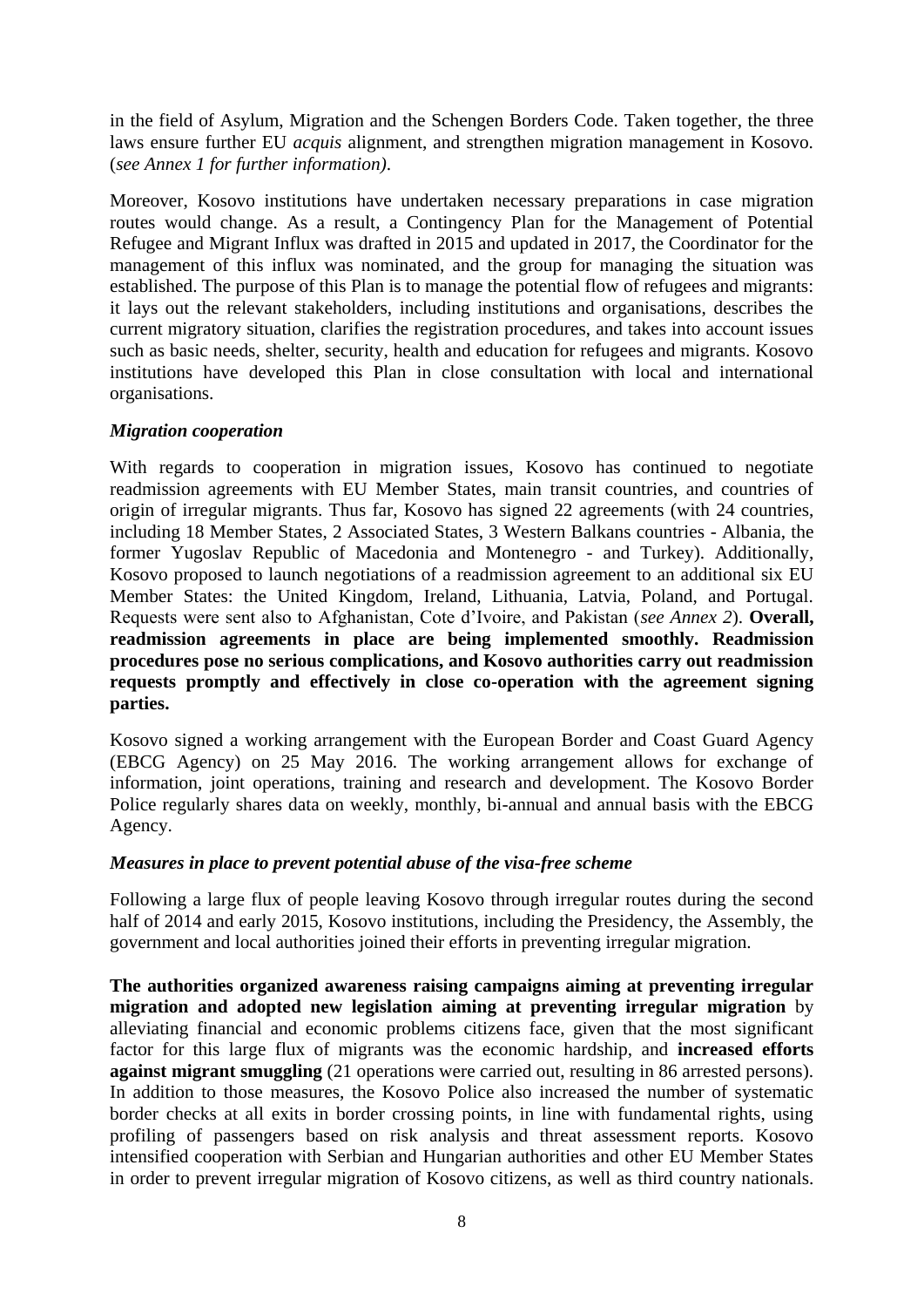**Kosovo Police will continue to conduct systematic checks at exit in all border crossing points** (in order to justify the means of travel), and increase its cooperation with EU law enforcement agencies in exchanging information (on abuse of visa-free travel and combating smuggling of migrants).

**As a result of these efforts, the number of asylum applications from Kosovo citizens coming to the EU decreased significantly,** by 36% from 11,675 in 2016 to 7,410 in 2017 and by 90% if we compare 2015 to 2017 data (72,480 in 2015). The data available between January – March 2018 continues the previous decreasing tendency with 1,580 asylum seekers. The return rate has been continually increasing, from 38.1% in 2014 to 96.3% in 2016. In 2017 the return rate slightly decreased to 85.9%.

In addition, in anticipation of visa liberalisation, **Kosovo authorities (Ministry of European Integration, Ministry of Internal Affairs and Kosovo Police) are currently implementing further comprehensive awareness raising campaigns across all Kosovo municipalities aiming at informing citizens about the rights** *and obligations* **deriving from visa-free travel.**

#### *Security situation*

The security situation was extensively analysed as part of the 2018 Kosovo Report. Regarding organised crime, developments were discussed above.

On **trafficking in human beings**, the 2015-2019 Strategy and Action Plan are in place, with the priority on preventing trafficking in persons, protecting and supporting victims and witnesses, investigating and prosecuting trafficking crimes and protecting children. Legislation is broadly aligned with the EU Directive on preventing and combating trafficking in human beings and victim protection, although implementation could be improved. Kosovo is a place of origin, transit and destination of victims of trafficking in human beings, notably for sexual exploitation. In 2017, 32 victims of trafficking were identified, 25 of them are assisted in respective shelters for reintegration and rehab and 7 potential victims have been treated.

On **police cooperation**, with regards to cooperation agreements signed in the field border management, Kosovo has 30 agreements in place with Albania, the former Yugoslav Republic of Macedonia, Montenegro, and Serbia, including agreements on the establishment of joint police cooperation centres with Albania and the former Yugoslav Republic of Macedonia respectively, as well as the Protocol for the Establishment of the Police Trilateral Centre in Plava between Kosovo, Albania and Montenegro. The Border Police has appointed its focal points in charge of international cooperation. Joint patrolling agreements with Albania, the former Yugoslav Republic of Macedonia and Montenegro are in force, and such activities are conducted regularly. Lastly, on 25 May 2016, the Ministry of Internal Affairs signed a working arrangement with the European Border and Coast Guard Agency for the establishment of operational cooperation between the Agency and the Ministry.

In total, the Ministry of Internal Affairs (MIA) has 30 agreements on police cooperation and 9 agreements on operational cooperation with 18 countries in place, of which 3 are multilateral. In addition MIA has signed 10 cooperation agreements with EULEX. (*See Annex 3 for an overview of all international agreements on police and border cooperation).*

Kosovo has a comprehensive legal framework that covers all criminal aspects related to **terrorism**. Kosovo's legal framework is in line with the EU *acquis* and international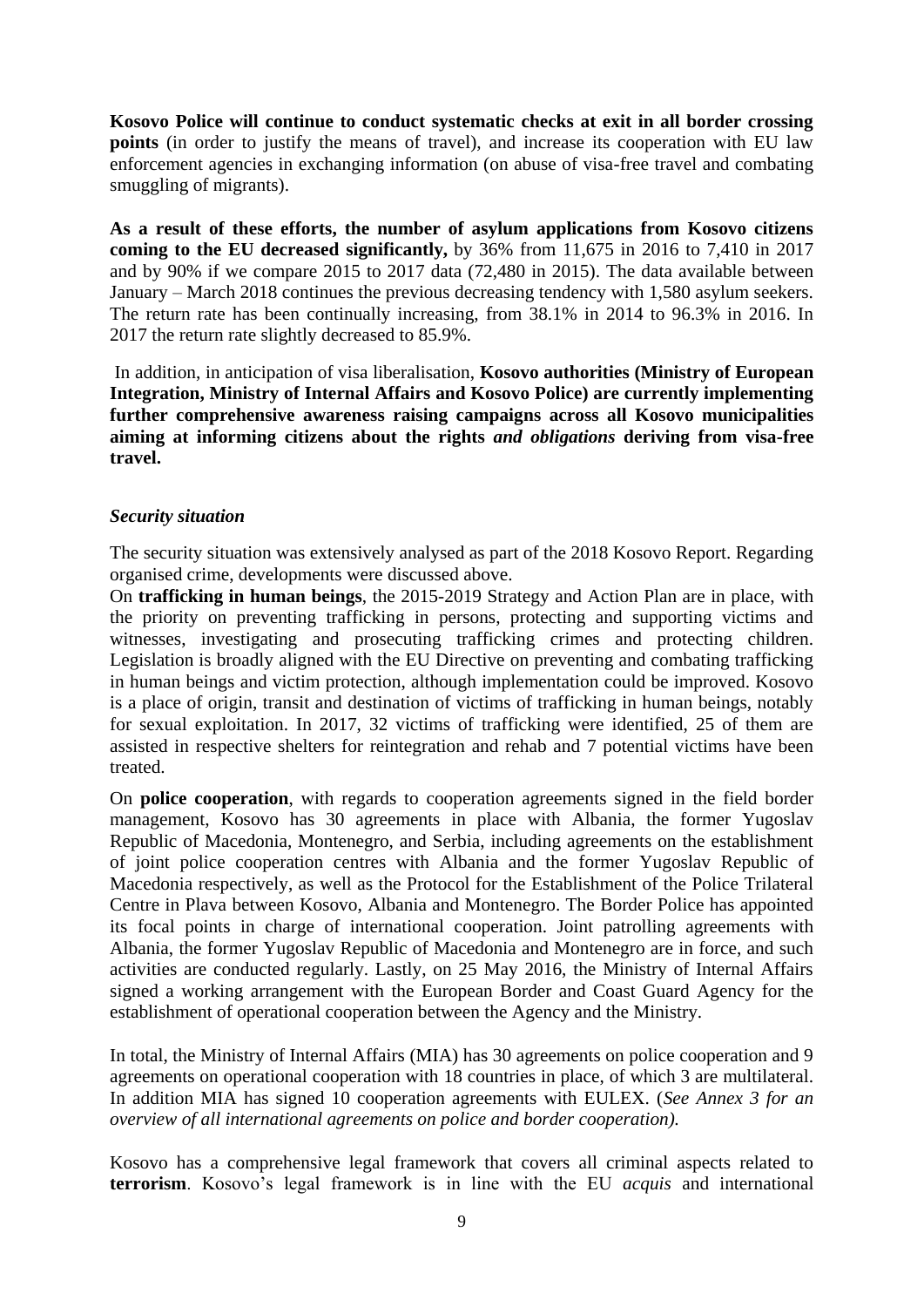instruments on anti-terrorism. There is a range of articles in the Criminal Code of Kosovo dealing with terrorism and a special law on prohibition of joining the armed conflicts outside its territory is in force (approved in 2015). Kosovo is also a member of the Global Coalition to Defeat ISIS.

The Kosovo authorities have made a clear distinction between counterterrorism (CT) and prevention and countering of violent extremism (P/CVE) activities. The authorities are implementing two separate strategies and action plans. The P/CVE strategy was adopted in 2015 and will be in force until 2020. The CT strategy is in line with the EU's counterterrorism strategy and will be valid from 2018-2022. **Kosovo has stepped up its efforts to fight terrorism, including measures to prevent violent extremism and domestic terrorist fighters joining conflicts abroad.**

The number of citizens from Kosovo who have engaged in the conflicts in Syria/Iraq has been steadily decreasing (between 2012-2016, an estimated 359 Kosovo citizens - 255 men, 49 women and 55 children left for conflict zones in the Middle East as foreign terrorist fighters with additional 41 children born in the conflict zone), and in 2017 there were no new reported cases. 133 Kosovo citizens have returned, 74 died and 195 remained in the conflict zone (59 men, 41 women and 95 children). **Kosovo law enforcement and judicial institutions continue to respond robustly to terrorist threats.** The police have arrested a substantial number of people who joined terrorist groups involved in conflicts abroad or who intended to do so. A successful example of regional cooperation led in November 2016, to the arrest of 18 persons suspected of terrorism by the Kosovo Police. They were allegedly planning to conduct coordinated terrorist attacks in Albania, the former Yugoslav Republic of Macedonia and Kosovo.

The authorities have drafted **a Strategic Plan for Countering Violent Extremism in Prisons** adopted in February 2018. Despite these efforts, the authorities continue to be faced with the challenge of violent extremism and radicalisation. This is assisted in part by funding from foreign organisations that preach extremist ideologies. Nevertheless, since 2016, authorities have built up a clear track record in cases related to terrorism (*See annex 4 for a full description of the most important cases and events*).

# **V. CONCLUSION**

With the ratification of the border demarcation agreement with Montenegro on 21 March 2018 and the establishment and continuous strengthening of the track record, the **Commission confirms that Kosovo has met the two outstanding benchmarks. The Commission also confirms that all benchmarks as set out in the Visa Liberalisation Roadmap, considered fulfilled in 2016, continue to be met.** It therefore recommends the Council and European Parliament to move forward with the Commission proposal of 4 May 2016.<sup>8</sup>

The ongoing implementation by Kosovo of all requirements set out in the four blocks of the visa liberalisation roadmap, will be monitored, once the visa-liberalisation is adopted, through the **visa suspension mechanism monitoring** and reporting framework, through the **Stabilisation and Association process** and, if necessary, through ad hoc follow-up mechanisms. Kosovo should ensure that effective measures remain in place to prevent potential abuse of the visa-free scheme. Kosovo should continue to organise **targeted information campaigns** on the rights and obligations of visa-free travel to the Schengen area and the rules regulating access to the EU labour market.

**<sup>.</sup>**  $8$  COM (2016) 277.